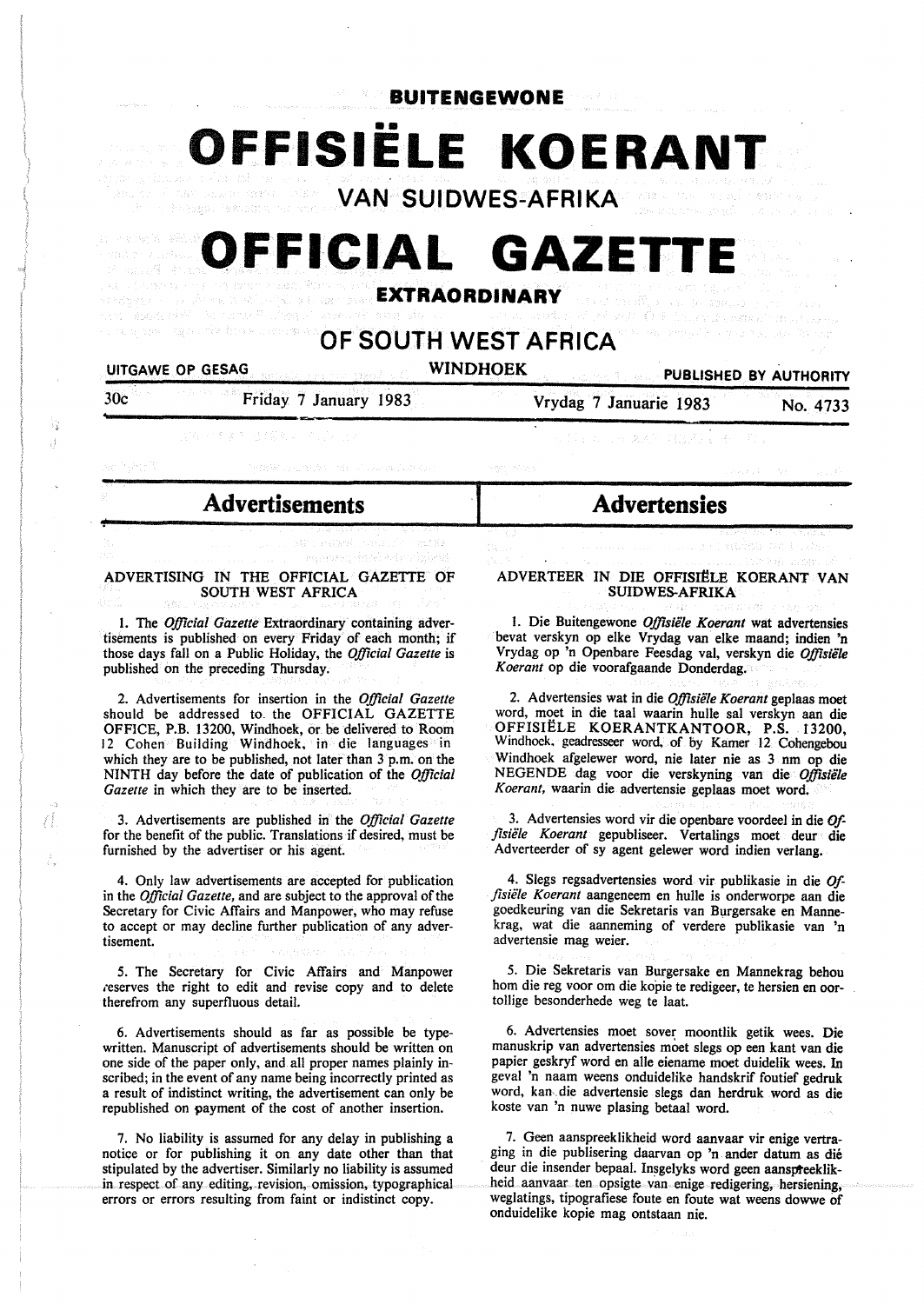Sales in execution and other public sales:

| Public auctions, sales and tenders: |                |
|-------------------------------------|----------------|
|                                     | 15.00<br>23,00 |
| Orders of the Court:                |                |

| Provisional and final liquidations or sequestra-                                                   |                       |
|----------------------------------------------------------------------------------------------------|-----------------------|
|                                                                                                    | 14,00                 |
| Reductions or changes in capital mergers, offer<br>Judicial managements, curator bonis and similar |                       |
|                                                                                                    | ing a series<br>37,00 |
| Extension of return date $\ldots$ $\ldots$ $\ldots$ $\ldots$ $\ldots$                              | 4,00                  |
| Supersessions and discharge of petitions (J.                                                       | 4.00                  |

11. The charge for the insertion of advertisements other than the notices mentioned in paragraph 10 is at the rate of 56c per cm double column. (Fractions of a cm to be reckoned as a cm).

12. No advertisements are inserted unless the charge is prepaid. Cheques, drafts, postal orders or money orders must be made payable to the Secretary, Civic Affairs and Manpower.

### Vorm/Form J 187

Ŷ

### **LIQUIDATION AND DISTRIBUTION ACCOUNTS IN DECEASED ESTATES LYING FOR INSPECTION**

In terms of section 35(5) of Act 66 of 1965. notice is hereby given that copies of the liquidation and distribution accounts (first an final. *unless otherwise stated)* in the estates specified below will be open for the inspection of all persons interested therein for a period of 21 days (or shorter or longer if specially stated) from the date specified or from the date of publication hereof. whichever may be the later. and at the offices of the Masters and Magistrates as stated.

Should no objection thereto be lodged with the Masters concerned during the specified period. the executors will proceed to make payments in accordance with the accounts.

383/82 - DEKLERK Christel Tilly 330801 0001 00 I Erosweg Nr. 55 Windhoek Dawid Johannes De Klerk Windhoek. Barclays National Bank Limited Trustee Branch P O Box 512 Cape Town.

297/82 -- ESSAFRAU Norman Manuel 110722 5046 00 4 48 Shangrila Flats. Windhoek Windhoek Barclays National Bank Limited Trustee Branch P O Box 512 Cape Town.

211/82 - BORNMAN Christiaan Heronimus 090116 5003 00 4 2de Laan Nr. 8 Swakopmund Adriana Rosina Bornman (gcbore Du Bruyn) C.J.F. Brand Posbus 2073 Windhoek 9000.

160/82 -· ENGELS Ellie Maria 250620 0013 00 *5*  Staalpan. P K Noenieput Windhoek Hendrik Johanes Louis Engels 170429 5017 00 4 Malan & Vennote Posbus 27 Upington.

Geregtelike en ander openbare verkope:

| Openbare veilings, verkope en tenders: |               |
|----------------------------------------|---------------|
|                                        | 6.00<br>15.00 |
|                                        |               |

Orders van die Hof:

| Voorlopige en finale likwidasies of sekwestra-                                     |       |
|------------------------------------------------------------------------------------|-------|
| Vermindering of veranderings in kapitaal,                                          | 14.00 |
| samesmeltings, aanbod van skikking<br>Geregtelike besture, kurator bonis en soort- | 37.00 |
| gelyke en uitgebreide bevel nisi                                                   | 37.00 |
| Verlenging van keerdatum                                                           | 4.00  |
| Tersydestellings en afwysings van petisies (j.                                     |       |
|                                                                                    | 4.00  |

11. Die koste vir die plasing van advertensies, behalwe die kennisgewings wat in paragraaf IO genoem word, is teen die tarief van 56c per cm dubbelkolom. (Gedeeltes van 'n cm moet as voile cm bereken word).

12. Geen advertensie word geplaas nie tensy die koste vooruitbetaal is. Tjeks, wissels, pos- en geldorders moet aan die Sekretaris, Burgersake en Mannekrag betaalbaar gemaak word.

### **LIKWIDASIE- EN DISTRIBUSIEREKENING IN BESTORWE BOEDELS WAT TER INSAE**

lngevolge artikel 35(5) van Wet 66 van 1965. word hierby kcnnis gegee dat duplikate van die likwidasie- en distribusierekenings (eerste en finale. *tens\_!' anders vermeld)* in die boedels hieronder vermeld. in die kantore van die Meesters en Landdroste soos vermeld en gedurende "n tydperk van 21 dae (of korter of langer *indien spesiaal vermeld)* vanaf gemelde datums of vanaf datum van publikasie hiervan, as dit later is, ter insae lê van alle persone wat daarby belang het.

Indien binne genoemde tydperk geen besware daarteen by die hetrokkc Meesters ingedien word nie. gaan die eksekuleurs oor tot die uitbetalings ingevolgc gemclde rekenings.

94/82 - COETZEE Gabriel Stephanus 140316-5036-00-0 Plaas Vlissingen. Distrik Karasburg Suidwes-Afrika Karasburg Windhoek M.B. Coetzee, Eksekutrise, p/a Rissik & Cox Posbus 8 Karasburg.

428/82 - SYVERSTEN Adolf David 070905 5027 00 3 *22* Watcrbank Street Swakopmund married out of community of properly Swakopmund Windhoek 21 days R A Schaaf Agent for Executrix Testamentary P O Box 25 Swakopmund.

118/82 MEYER Maria Magaretha 170927 0001 00 6 Dokterskwartiere. Staatshospitaal. Windhoek aanvullende Windhoek Volkskastrust Beperk Posbus 383 Pretoria.

185/82 ··· STEENKAMP Aletta Johanna 070303 0003 00 7 Blok B Staatshospitaal Windhoek 9000 Windhoek Bank Windhoek Beperk Posbus 15 Kaiserstraat 262 Windhoek 9000.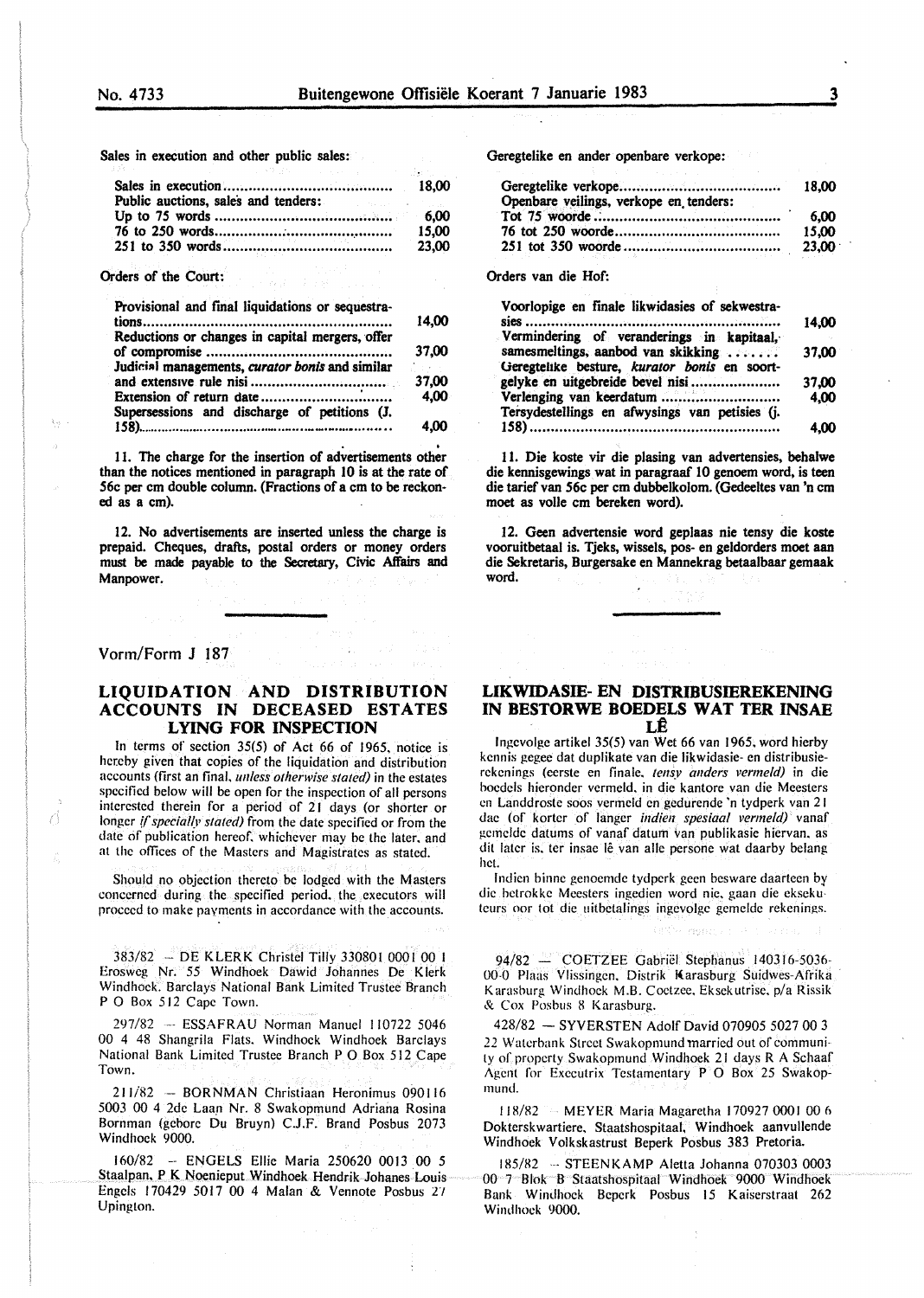#### Visit Park Rivers

#### **Vo'."m** · **519**

### LIQUIDATION AND DISTRIBUTION **ACCOUNT IN DECEASED ESTATE LYING FOR INSPECTION**

In terms of section 35 (5) of Act 66 of 1965 notice is hereby given that the liquidation and distribution account in the Estate specified in the Schedule will be open for in the inspection of all persons interested therin for a period of 21 days from the date of publication hereof (or otherwise as indicated) at the offices of the Master of the Supreme Court and Magistrate, as stated.

Should no objection thereto be lodged with the Master during the specified period. the Executor will proceed to make payment in accordance therewith.

### **LIKWIDASIE EN DISTRIBUSIEREKENING IN BESTORWE BOEDEL WAT TER INSAE LE**

lngevolge artikel 35 (5) van Wet 66 van 1965 word hierby · kennis gegee dat die likwidasie- en distribusierekening in die Bocdel in die Bylae vermeld in die kantore van die Meester. van die Hooggeregshof en Landdros soos vermeld vir 'n tvdperk. van 21 dae vanaf die datum van publikasie hiervan (of andersins soos aangedui) ter insae sal lê vir alle persone wat daarby belang het.

Indien geen besware daarteen by die Meester binne die gemelde tydperk ingedien word nie. sal die eksekuteur tot uithetaling daarvolgens oorgaan.

2435

**TAD ANDURA ON HE SERRENA** 

eri at a vedar li radiov di Linke

第5章

(CP TA W T&N O {

471/82 -- GARTNER Wilhelm Fritz Otto 990313 *5005*  00 3 Otjiwarongo Eerste en Finale Gärtner Mathilde Elise 7/1/83 Windhoek Otjiwarongo Standard Bank SWA Bpk. Trustee Tak Posbus 2164 Windhoek 9000.<br>Trustee Take State Constitution of the State Constitution of the State of Take State Constitution of the State

Vorm/Form 297 research William

[AND DATA TRESPECTED ARE

### **NOTICE FOR ELECTION OF EXECUTORS AND/OR TUTORS.**

通知人口不得之生之 諸王 可引性

### **ELECTION OF EXECUTORS AND TUTORS**

The Estates of the Persons mentioned in the subjoined Schedule being unrepresented. interested. interested parties arc hereby given notice by Masters of the Supereme Courts of South Africa. that meetings will be held in the several Estates at the dates, times and places specified, for the purpose of selecting some Person or Persons. for approval by the respective Masters. as fit and proper to be appointed by them as Executors .or Tutors. as the case mav be.

Meetings in 'n town in which there is a Master's Office, will he held before the Master; elsewhere they will be held before the Magistrate.

N.B. — Items indicated by a <sup>\*</sup> on the left hand side, denote the election of a Tutor: otherwise an Executor is to be elected.

### **KENNIS VIR VERKIESING VAN EKSEKUTEURS EN/OF VOOGDE**

in you've been seen and

#### **VERKIESING VAN EKSEKUTEURS EN**  gur man **VOOGDE**

Aangesien die Bocdels van die Persone vermeld in onderstaande Bylae nie verteenwoordig is nie. word hierby deur Meesters van die Hooggeregshowe van Suid-Afrika aan helan\_ghebbendes kennis gegee. dat byeenkomste ten opsigte van die verskillende Boedels op die datums, tye en plekke vermeld. gehou sal word met die doe! om 'n Persoon of Persone te kies vir goedkeuring deur die onderskeie Meesters as geskik en bekwaam om deur hulle aangestel te word as Eksekuteurs of Voogde. na gelang van omstandighede.

In 'n stad waarin 'n Kantoor van 'n Meester is. word die hycenkoms voor die Meester gehou en in ander plekke voor die Landdros.

L.W. - Items aan die linkerkant met 'n \* gemerk, dui aan die verkiesing van 'n Voog; andersins word 'n Eksekuteur gekies.

ほおく好き

521/82 ·· BUHROW Walter Hugo Julius 3 November 1982 21 Januarie 1983 10h00 vm. Meester van die Hooggeregshof Windhoek.